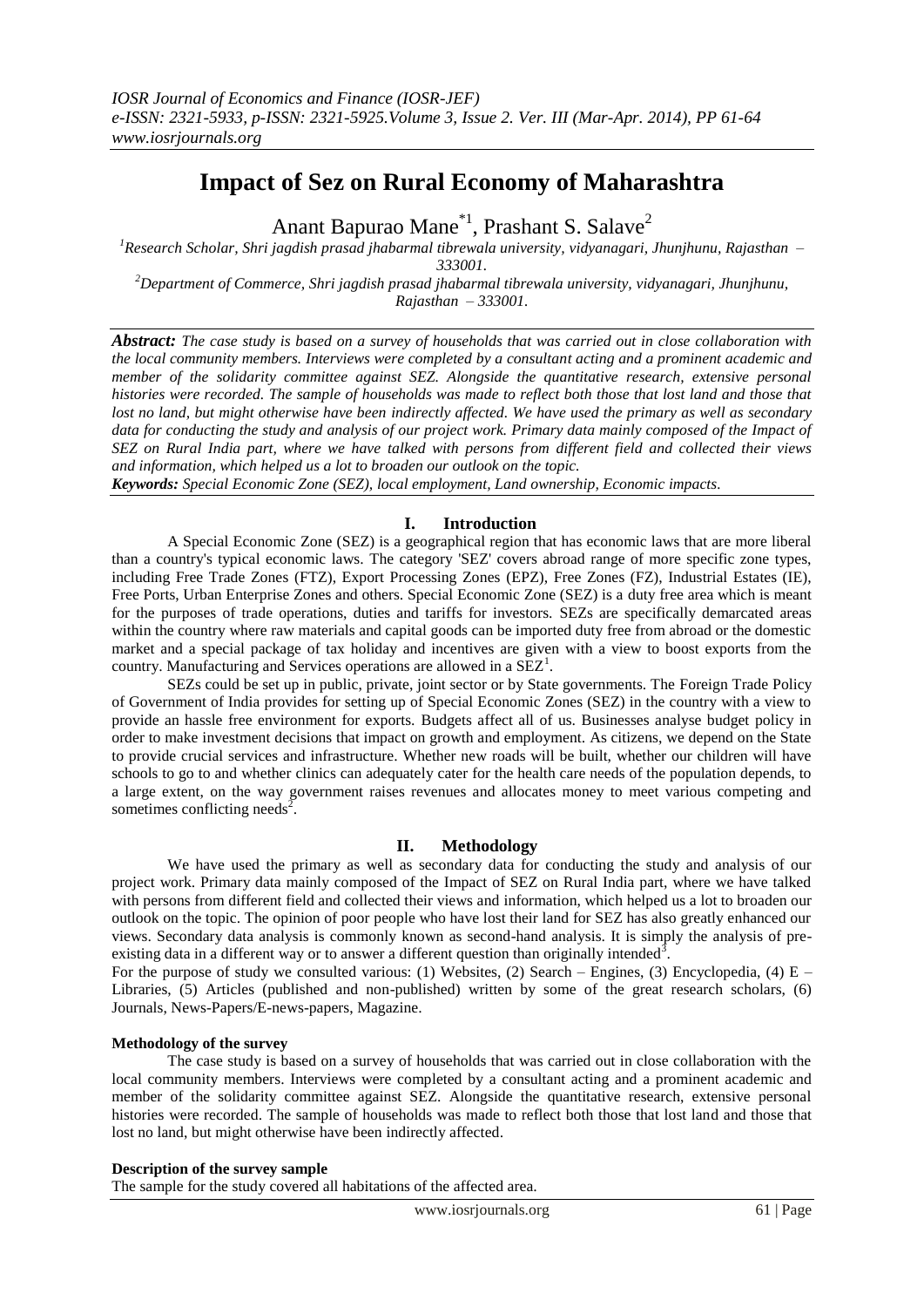### **Land ownership by respondents**

The sample included both households who have lost (some or all) land to the SEZ project and those who did not. Among those who did not lose land there are also households who were landless from the beginning.

#### **Social composition and education of respondents**

The three habitations affected by the SEZ have diverse social composition. Some area has a large number of Backward Castes (lower caste groups), Scheduled Castes (Dalit or "untouchables") and Muslims, as well as some Schedules Tribes and Upper Castes. Backward Castes are numerically the predominant group in the study area. The distribu-tion of respondents by caste is given in Table 3.

#### **Economic impacts**

Losing land to the SEZ project has significantly reduced the farmland in the affected villages and also brought with it severe pressures on employment, livelihoods and food security for the villagers. While some of the land losers have become farmers with smaller land holdings many have become landless. The conversion of farmland for non-farm uses has also reduced farm labour opportunities for the people who had no non-farm skills<sup>4</sup>.

Those who lost land have adopted different approaches to ensure food security and survival depending on their assets, family size and community support. Some have purchased small a few acres from other castes in the village if they had some money or were able to raise loans. Some Lambada households have been able to buy some plot of land from the villagers so that basic survival is not threatened. They bought land at prices far higher than the amount they received for the land acquired for the SEZ. Some of the families are cultivating land on sharing basis where the landowner and the cultivator get equal share in the yield.

#### **Loss of farmland**

The SEZ has caused landlessness among a large section of the households in the affected villages. Land holdings have also become smaller due to SEZ land acquisition. The reduced size of many land holdings has made farming less cost effective. The drastic reduction in the local availability of farmland is also reflected in the decline of leasing. Tenant farmers in the sample have fallen.

#### **Loss of wells and bore wells**

Land acquisition also meant losing wells and bore wells in the lands acquired. Part of the land lost to SEZ was irrigated using wells. In total, several respondents lost wells in the lands taken over by the SEZ (Table 4).

### **Loss of trees**

Villagers had a variety of trees in the lands that were occupied by the SEZ. Trees provided incomes and food or fruit for the owners, as well as for landless households. Besides, trees are essential for fodder and organic manure. Trees also provide construction materials for housing and have a role in the ritual and belief system of the villagers where for different festivals and pujas specific fruits and leaves are offered. Trees also provide ingredients for medicinal preparations. Every tree has multiple functions and they are important part of rural life (Table 5).

### **III. Results And Discussion**

Those who lost land have adopted different approaches to ensure food security and survival depending on their assets, family size and community support. Some have purchased small a few acres from other castes in the village if they had some money or were able to raise loans. Some Lambada households have been able to buy some plot of land from the villagers so that basic survival is not threatened. They bought land at prices far higher than the amount they received for the land acquired for the SEZ. Some of the Lambada families are cultivating land belonging to Polepally on sharing basis where the landowner and the cultivator get equal share in the yield. Several families have one or more members of the family forced to migrate to engage in unskilled jobs in the towns and cities.

A larger number of respondents lost bore wells. Thus the cost of a functional bore well can be estimated at around Rs. 100,000. Despite heavy costs and risks of failing the farmers try several times because it assures one crop at least and also helps achieve three crops if the water yield is good.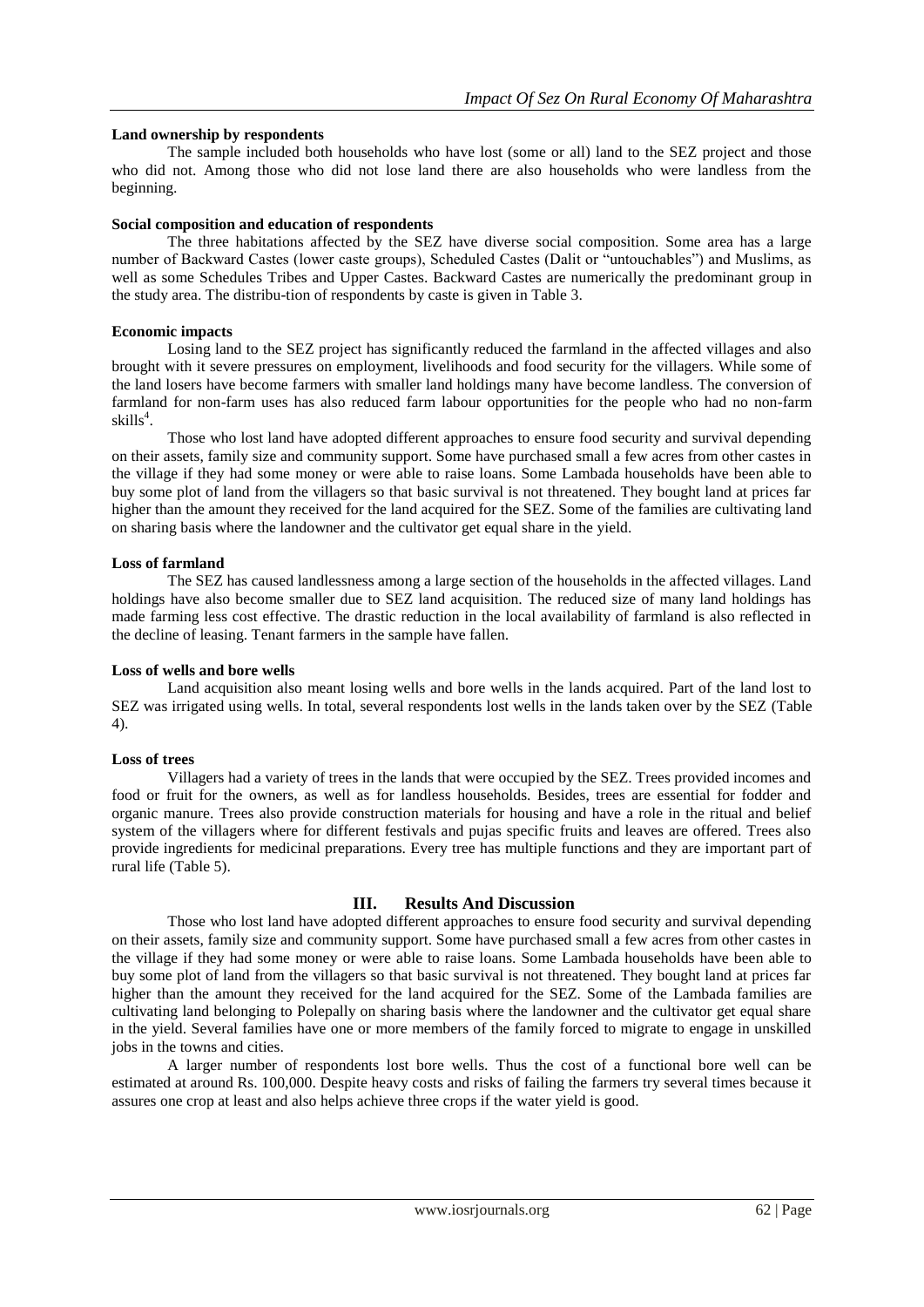| Table 1: Distribution of respondents by habitation |                    |  |  |
|----------------------------------------------------|--------------------|--|--|
| <b>Habitation</b>                                  | <b>Respondents</b> |  |  |
| Pune                                               |                    |  |  |

Nanded 10 43 10 Nagpur 200 100 Total 100

# **Table 1: Distribution of respondents by habitation**

### **Table 2: Distribution of respondents in relation to land ownership and loss**

| <b>Status of land</b>                                    | <b>Respondents</b> | $\frac{0}{0}$ |
|----------------------------------------------------------|--------------------|---------------|
| Previous landowner that lost land to to SEZ (land loser) |                    | 60            |
| Landowner with no loss to SEZ                            | 140                |               |
| Landless (from before SEZ)                               |                    |               |
| Total                                                    | 266                | 100           |

# **Table 3: Distribution of respondents by caste**

| Caste                   | <b>Respondents</b> | $\frac{6}{9}$ |
|-------------------------|--------------------|---------------|
| <b>Backward Castes</b>  | 140                | 40            |
| <b>Scheduled Castes</b> | 90                 |               |
| <b>Schedules Tribes</b> | I ()               |               |
| <b>Upper Castes</b>     | IО                 |               |
| Muslim                  | 10                 | 10            |
| Total                   | 266                | 100           |

### **Table 4: Loss of wells**

| Number of wells owned | <b>Before SEZ</b>  |               | <b>After SEZ</b>   |               |
|-----------------------|--------------------|---------------|--------------------|---------------|
|                       | <b>Respondents</b> | $\frac{0}{0}$ | <b>Respondents</b> | $\frac{0}{0}$ |
|                       | 20                 |               |                    | . .           |
|                       |                    |               |                    |               |
|                       |                    |               |                    |               |

More than half the respondents who lost land have also lost trees of significance. A total of 269 trees were lost by respondents. The loss of trees among the respondents varied by their caste significantly. Scheduled Caste and Backward Caste respondents were the major losers. They constitute 28% and 23% respectively of those who lost trees. Upper Caste respondents lost less (Table 5). Scheduled Castes are adversely affected as the tree wealth was a significant support base for them, given their low level of cash savings and land ownership.

| <b>Caste of</b>                   | <b>Respondents who</b>  | Number of respondents who lost trees |              |             |           |     |
|-----------------------------------|-------------------------|--------------------------------------|--------------|-------------|-----------|-----|
| lost trees $(\% )$<br>respondents | <b>Custard</b><br>apple | <b>Neem</b>                          | <b>Mango</b> | Other trees | All trees |     |
| Schedule caste                    | 28.62                   |                                      | 30           | 30          |           |     |
| Schedule tribe                    | 20.81                   |                                      | 22           | 20          |           | 58  |
| Muslim                            | 15.61                   |                                      |              | 16          | 12        | 42  |
| Backward caste                    | 23.79                   |                                      | 10           | 40          | 10        | 64  |
| Upper caste                       |                         |                                      | 10           |             |           | 28  |
| Total                             | 100                     | 19                                   | 84           | 110         | -7        | 269 |

## **Table 5: Respondents who lost trees by caste and species of trees lost.**

# **IV. Summary And Conclusion**

Special Economic Zones are areas specially designated for commercial and supposedly export-oriented activities, under which private companies are able to take advantage of a platter of exemptions from taxation and from national laws on such matters as workers' rights. They are seen as enclaves of quasi-foreign territory and are promoted as a way of attracting foreign direct investment and fostering the growth of export oriented foreign-exchange earning industries. Although they facilitate mainly private and profit-seeking enterprises, they are argued to contribute to "public purpose" through the creation of jobs and, in general, through promoting economic development<sup>5</sup>.

SEZs are, however, highly controversial. Criticisms range from questioning whether they make economic sense for the government and the country, through concerns about environmental impacts, to the negative impacts they have on local communities through displacement. Even within government circles there seems to be a concern that SEZs simply do not make economic sense<sup>6</sup>.